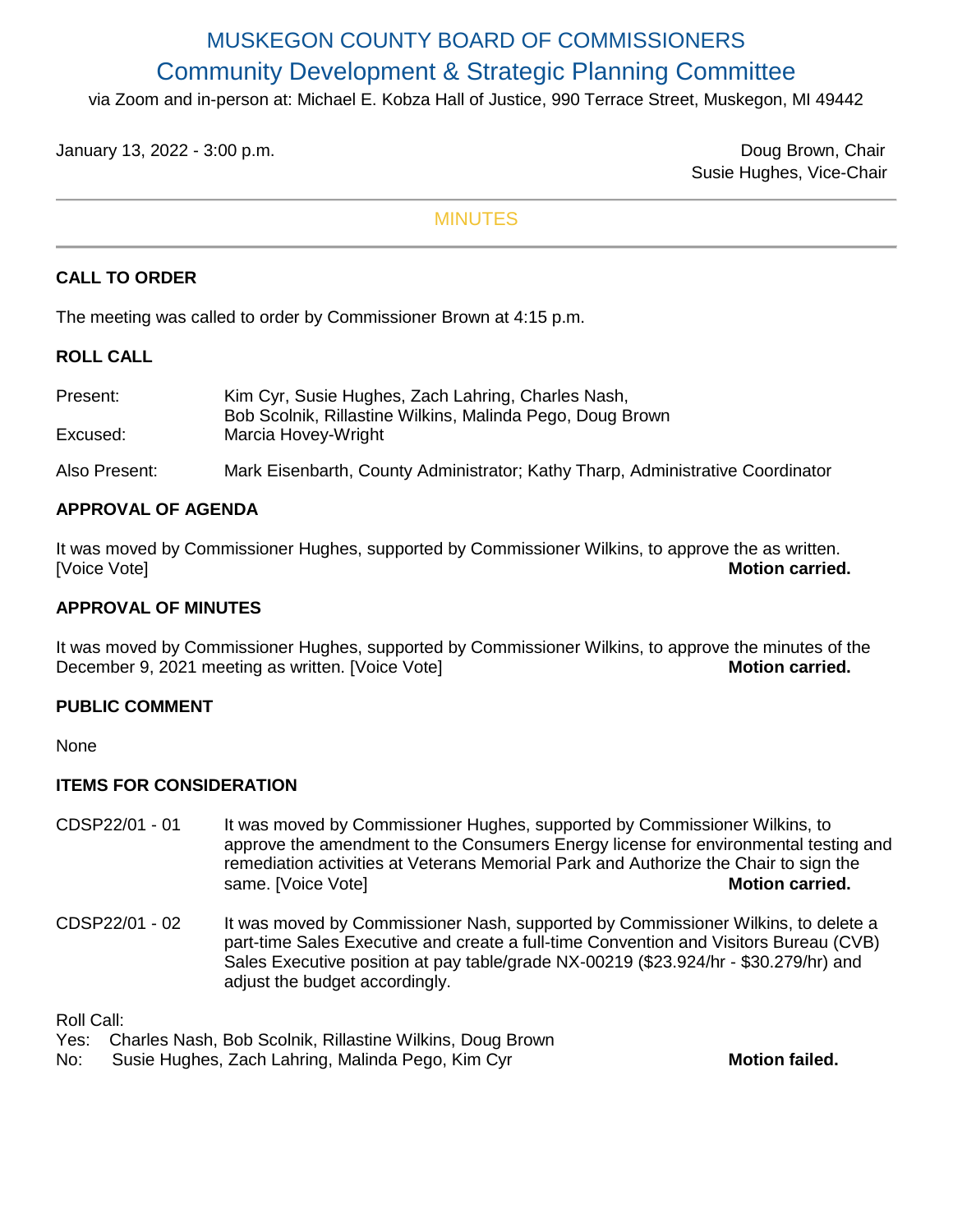Community Development & Strategic Planning Committee Minutes – January 13, 2022 Page 2

CDSP22/01 - 03 It was moved by Commissioner Pego, supported by Commissioner Hughes, to approve the sale of lot #11 in the County's Business Park North for \$5,000 per acre for a total purchase price of \$13,500, to Jason Baerman, and authorize the Chair to sign the purchase agreement and authorize the Administrator to sign all necessary documents related to closing and earmark the proceeds towards paving the Walton Street Parking lot.

Roll Call:

- Yes: Zach Lahring, Charles Nash, Malinda Pego, Bob Scolnik, Rillastine Wilkins, Kim Cyr, Susie Hughes, Doug Brown No: None **Motion carried.**
- 

CDSP22/01 - 04 It was moved by Commissioner Pego, supported by Commissioner Hughes, to approve the sale of lot #7 in the County's Business Park North for \$5,000 per acre for a total purchase price of \$20,000, to Dales' Tree Service, LLC., and authorize the Chair to sign the purchase agreement and authorize the Administrator to sign all necessary documents related to closing and earmark the proceeds towards paving the Walton Street Parking lot.

Roll Call:

Yes: Charles Nash, Malinda Pego, Bob Scolnik, Rillastine Wilkins, Kim Cyr, Susie Hughes, Zach Lahring, Doug Brown No: None **Motion carried.**

CDSP22/01 - 05 It was moved by Commissioner Nash, supported by Commissioner Wilkins, to increase the pay scale of Muskegon County Parks seasonal Park Ranger/Dock Security (16 positions), T22311 from pay table/grade TS-00305, \$11.00/hr - \$11.50/hr to TS-00310, \$13.00/hr - \$13.50/hr, and Park Crew Leaders (2 positions), T20001 and T20002, from pay table/grade TS-00330, \$12.75/hr - \$13.25/hr to TS-00335, \$14.75hr - \$15.25/hr.

Roll Call:

- Yes: Malinda Pego, Bob Scolnik, Rillastine Wilkins, Kim Cyr, Susie Hughes, Zach Lahring, Charles Nash, Doug Brown No: None **Motion carried.**
- CDSP22/01 06 It was moved by Commissioner Nash, supported by Commissioner Hughes, to approve the Community Project Fund Agreement between the Community Foundation for Muskegon, the County of Muskegon and the Land Conservancy of West Michigan to benefit Dune Harbor Park, and to authorize the County Administrator to provide disbursement approvals for expenditures under \$25,000 for Dune Harbor Park project (payment costs, and/or reimbursements).

Roll Call:

Yes: Bob Scolnik, Rillastine Wilkins, Kim Cyr, Susie Hughes, Zach Lahring, Charles Nash, Doug Brown No: Malinda Pego **Motion carried.**